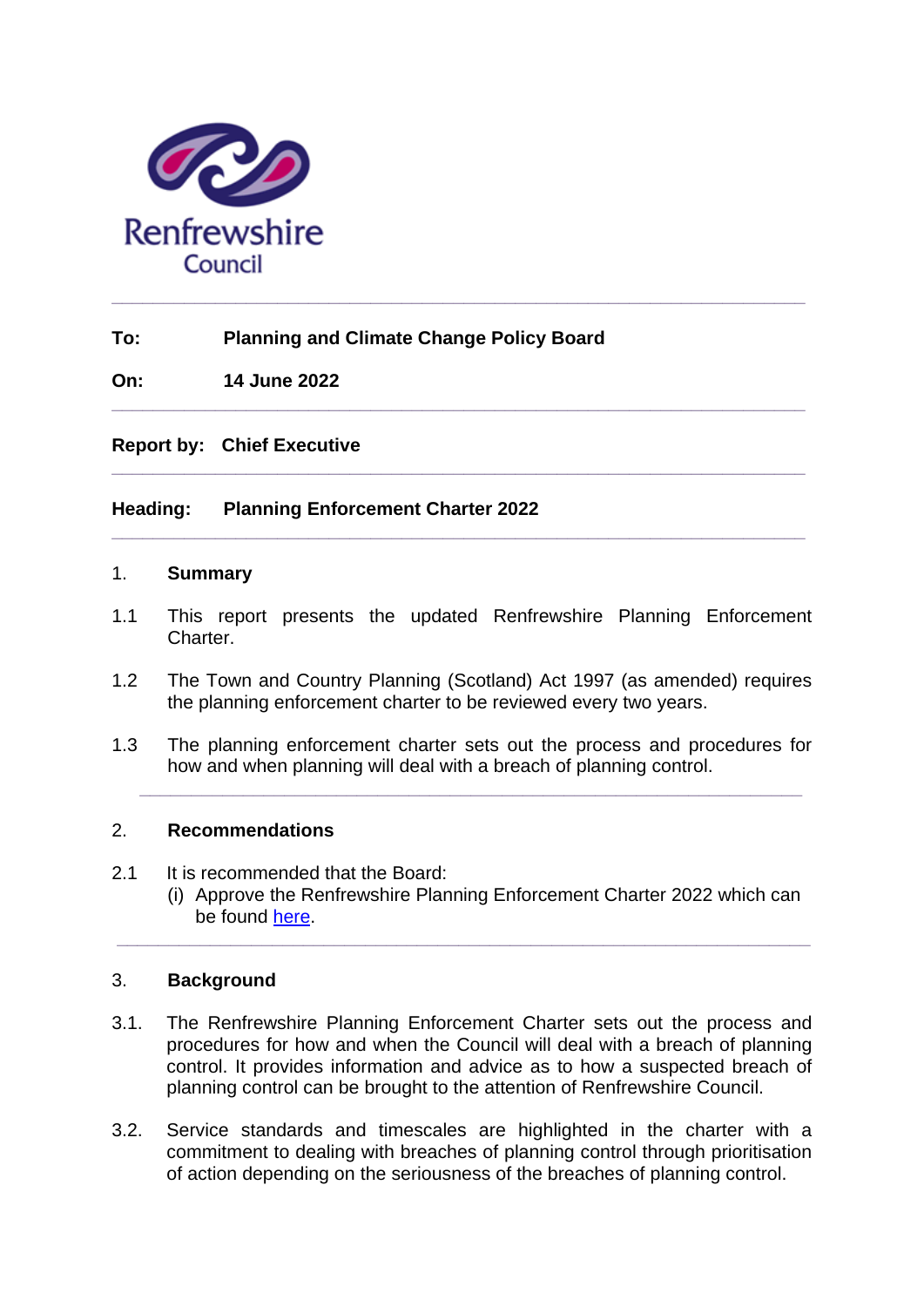## 4. **Planning Enforcement Charter 2022**

- 4.1. The revised Planning Enforcement Charter outlines the role of the Council the applicable policies and procedures and the standards of service to be expected.
- 4.2. The charter notes that the purpose of planning enforcement is to find a solution or to deal with the issue rather than seek to punish.
- 4.3. It should be noted that planning enforcement is a discretionary power for local authorities and each case is considered in terms of the nature of the planning breach and the wider public interest.
- 4.4. The Enforcement Charter outlines that following issues will be prioritised:
	- **Significant detrimental impact on public safety;**
	- Irreversible damage to listed buildings;
	- Significant detrimental impact on amenity:
	- **Impact on trees protected by Tree Preservation Orders/in Conservation** Areas.

### 5. **Next Steps**

- 5.1. If approved, the updated planning enforcement charter will replace the current enforcement charter.
- 5.2. The Council's Planning Team will continue to keep the effectiveness of the enforcement charter under review and future updates will be presented to Board when required.

**\_\_\_\_\_\_\_\_\_\_\_\_\_\_\_\_\_\_\_\_\_\_\_\_\_\_\_\_\_\_\_\_\_\_\_\_\_\_\_\_\_\_\_\_\_\_\_\_\_\_\_\_\_\_\_\_\_\_\_\_\_\_\_\_\_\_\_**

### **Implications of the Report**

- 1. **Financial** The extent and details of the additional duties is still to be confirmed.
- 2. **HR & Organisational Development** None.
- 3. **Community/Council Planning –**

The Charter assist in promoting Renfrewshire as a place to live, work and visit.

- 4. **Legal** None.
- 5. **Property/Assets** None.
- 6. **Information Technology** None.